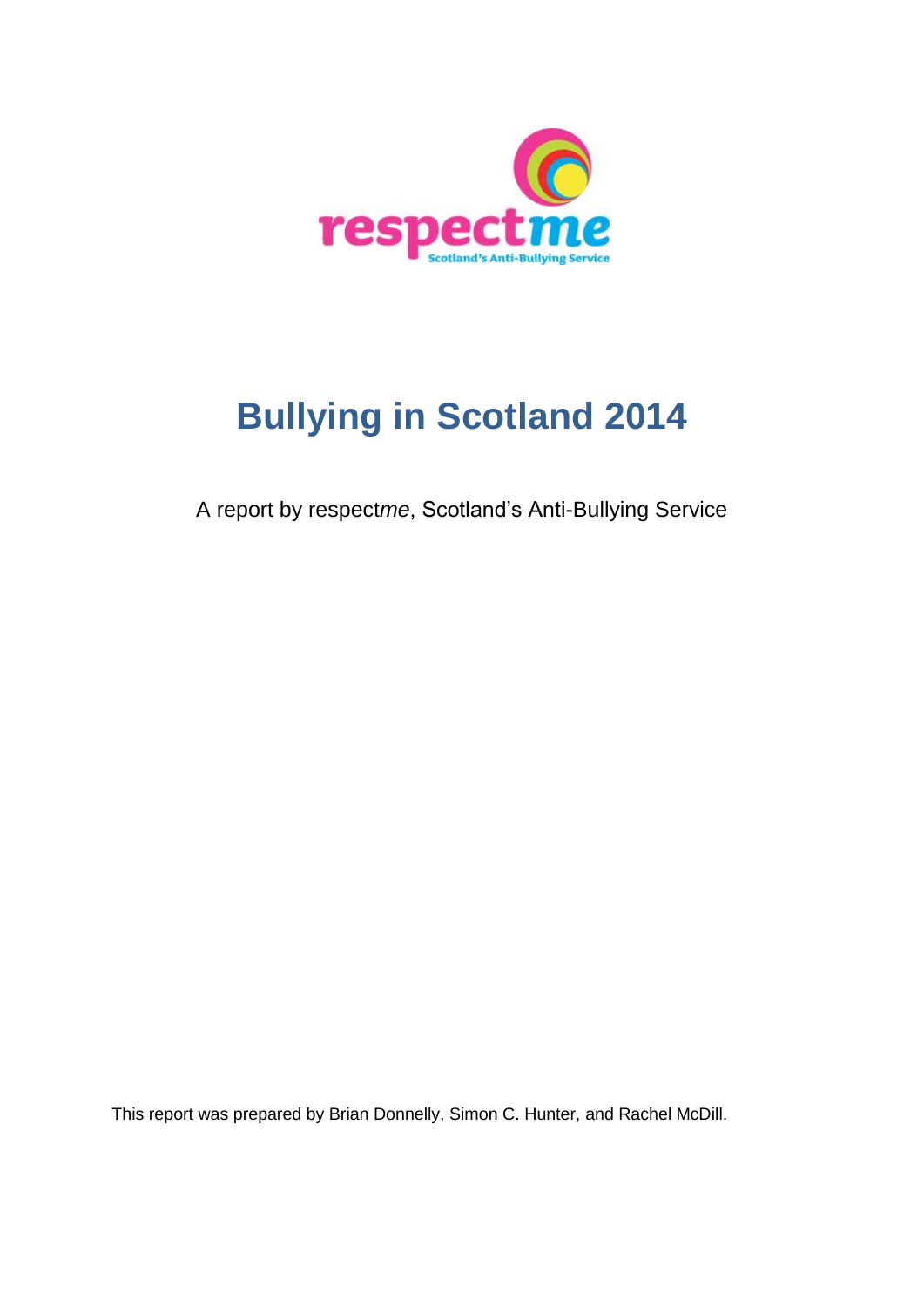# **Background**

### **About respect***me*

respect*me,* Scotland's Anti-Bullying Service was launched in March 2007. The service is fully funded by the Scottish Government and is managed by SAMH (Scottish Association for Mental Health) in partnership with LGBT Youth Scotland.

Our vision is of a respecting, just, equal and inclusive Scotland in which all children and young people can live free from bullying and harassment and are encouraged to reach their full potential. Our work is driven by a focus on children's rights.

We work with all adults involved in the lives of children and young people to give them the practical skills and confidence to deal with children who are bullied and those who bully others.

We aim to build the capacity of these adults to effect change and challenge bullying and stigma at an individual, school, family, community and societal level. We provide policy support and training that promotes Children's Rights, equality and a positive ethos. We also campaign at a national level to raise awareness of the service and the impact that bullying can have.

# **What do we mean by bullying?**

*Bullying is not about just any kind of injury, nor just any negative impact. It involves a particular kind of harm. It is aimed at engendering a kind of helplessness, an inability to act, to do anything. It is an assault on a person's agency (Sercombe & Donnelly, 2012).*

There have been many different definitions and theories about what constitutes bullying, but it's not helpful to define bullying purely in terms of behaviour.

*Bullying is a mixture of behaviours and impacts, behaviours that can impact on a person's capacity to feel in control of themselves. This is what we term as their sense of 'agency'. Bullying takes place in the context of relationships; it is behaviour that can make people feel hurt, threatened, frightened and left out, it strips a person of their capacity for agency* **(respect***me,* **2013).**

This behaviour can include:

- Being called names, teased, put down or threatened
- Being hit, tripped, pushed or kicked
- Having belongings taken or damaged
- Being ignored, left out or having rumours spread about you
- Receiving abusive messages, threats or comments on social media sites
- Behaviour which makes people feel like they are not in control of themselves
- Being targeted because of who you are or who you are perceived to be

This behaviour can harm people physically or emotionally and many can take place in person and online. Although the actual behaviour may not be repeated, the threat may be sustained over time, typically by actions: looks, messages, confrontations, physical interventions, or the fear of these behaviours.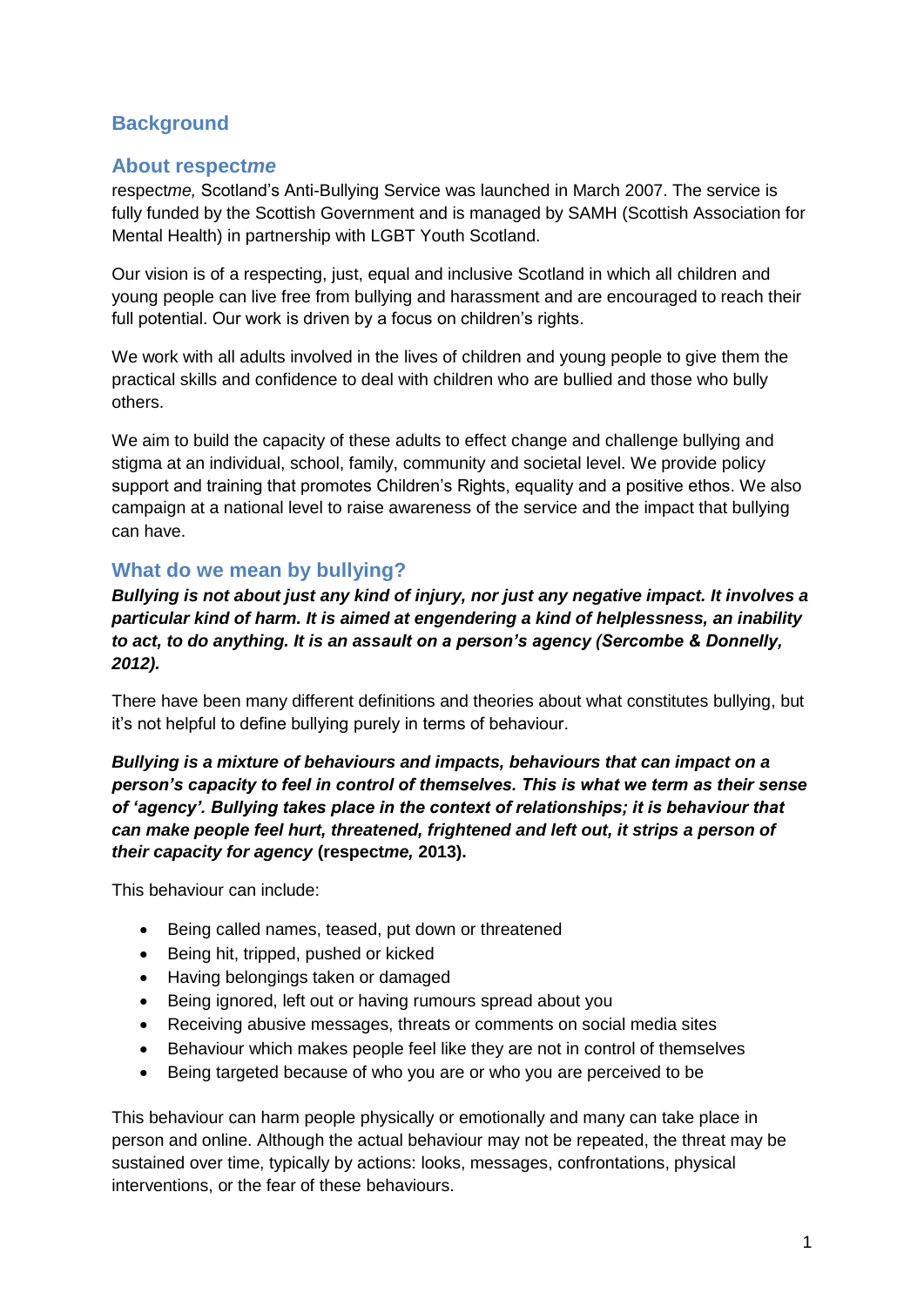# **The research**

The primary aim of this piece of research was to obtain a picture of how children and young people are experiencing bullying in Scotland in 2014.

This research was designed to:

- Identify the types of bullying that is experienced by children and young people
- Give a clear picture of where bullying happens and where online and offline/face to face experiences differ or coalesce
- Identify from children and young people's own experience what they feel works and what is less helpful
- Identify where children and young people go online and what technology they use to get there

An online questionnaire was designed and tested and distributed to all schools in Scotland in May 2014 and was available until June 25 2014.

This study involved the collection of questionnaire data using an online procedure. SurveyMonkey [\(www.surveymonkey.com\)](http://www.surveymonkey.com/) was used as a platform to host the questionnaire and 38 questions were included.

In total, there were 8310 responses, and from this we analysed 7839. This subsample was chosen on the basis that some young people had omitted key sections. All information below is based on this subsample.

The young people who took part in the survey were aged between 8 and 19 years old. However, the majority (65%) were 12, 13, or 14 years old.

Of these, 48% were female, 47% were male, and 5% preferred to not report their gender.

Survey respondents were drawn from all over Scotland with all 32 Local Authorities represented.

Three focus groups took place with 45 young people to get a more detailed insight into children and young people's experiences of bullying – in particular, their thoughts on what happens online and in person, where these two are different and where they crossover.

This was an open survey and as such the findings presented here represent only the views of the children who took part.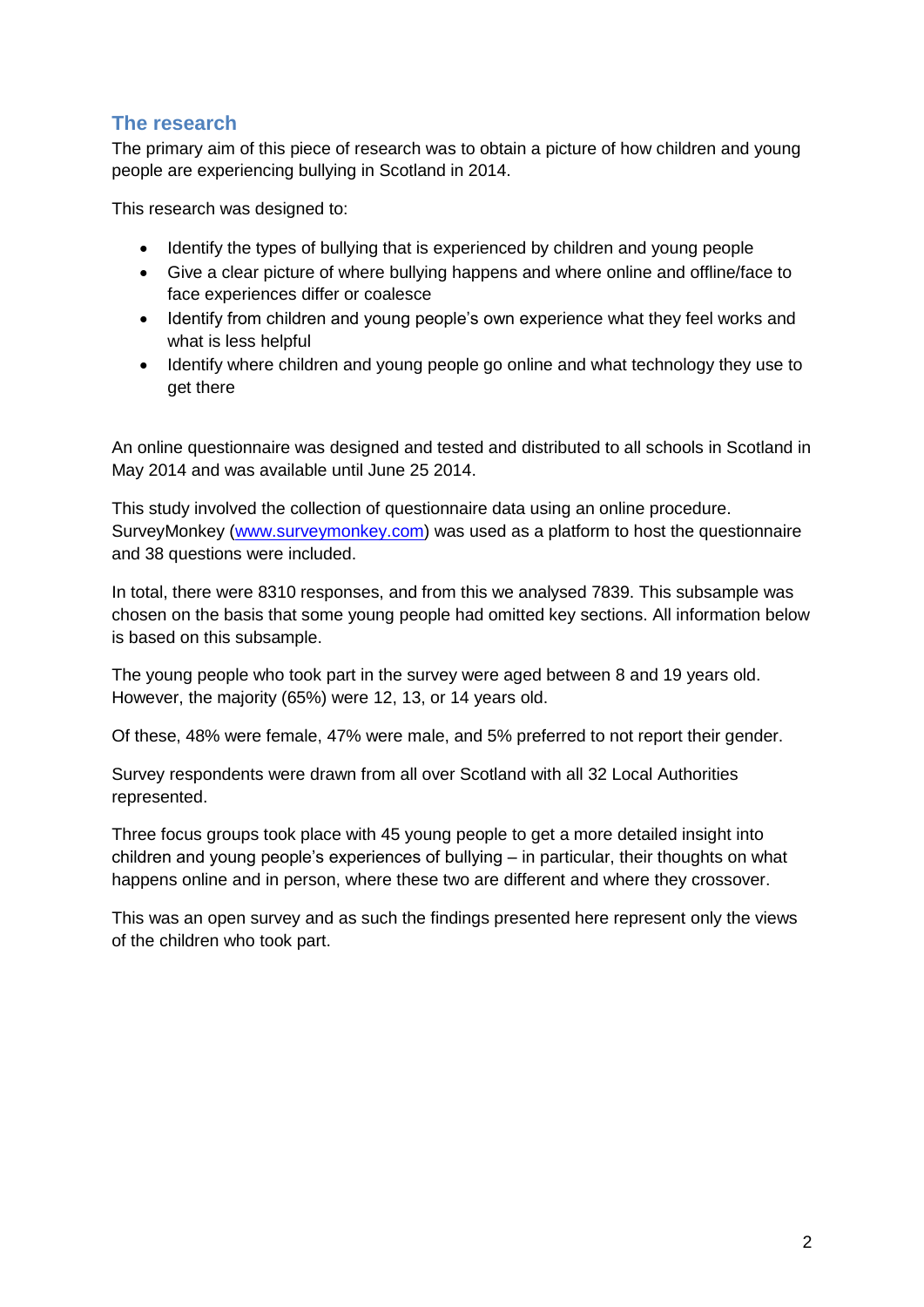# **Key findings**

The key findings from the survey are as follows:

- 30% of children surveyed reported that they have experienced some sort of bullying between the start of school in August 2013 and June 2014.
	- o Of this 30%
		- 49% experienced bullying in person
		- 41% experienced bullying both in person and online
		- **10% experienced bullying online only.**
- A number of children and young people had more than one experience of bullying. Children and young people surveyed reflected 12,003 experiences of bullying.
	- o Of these experiences
		- 60% took place in person
		- 21% took place both in person and online
		- 19% tool place online only
- 92% of children and young people who were bullied knew the person bullying them (91% online and 92% offline). Anonymity therefore may not be what is driving bullying online.
- Behaviours such as name calling, hurtful comments and spreading rumours that make people feel angry, sad and upset happen both face to face and online.
- Children and young people employ a range of strategies to cope with bullying; some are more successful than others. Adults need to promote these coping strategies as well as promote and utilise strategies that help stop the behaviour too.
	- $\circ$  Almost half (48%) of children and young people who are bullied tell their parents. Parents and carers can and do make a difference; we must continue to support parents and carers to have the confidence and information to respond effectively.
	- $\circ$  Friends and teachers are also providing support to a high number children and young people who are bullied.
- The most successful anti-bullying interventions are embedded within a positive ethos and culture and don't just focus on individual incidents**.**
- Children and young people's use of technology, especially mobile technology and social media, is woven into their everyday lives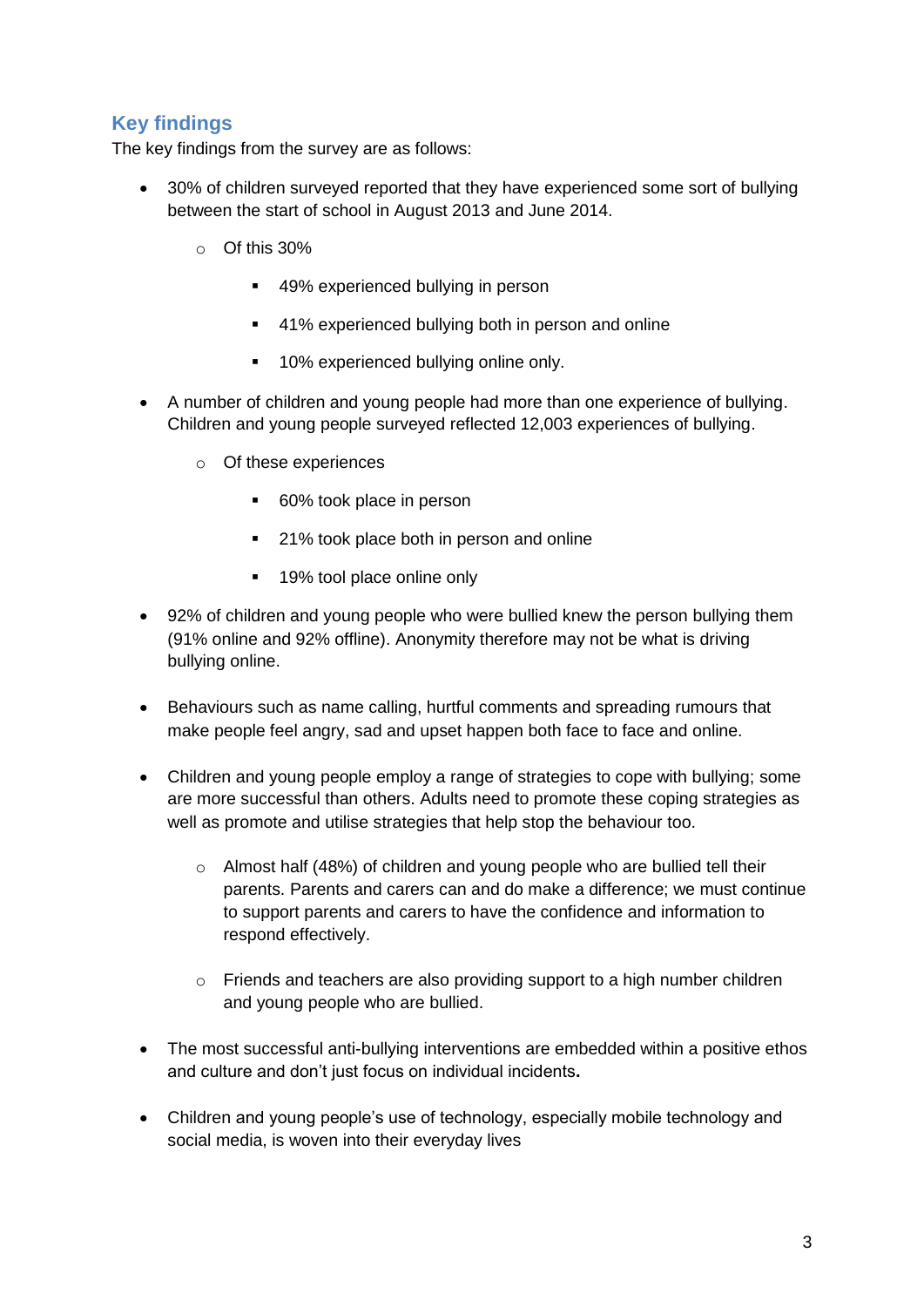- The majority of children and young people (81%) consider their online friends to be all or mostly the same friends they have in real life
- They access internet content on mobile devices such as phones and tablets more than any other devices such as a PC or laptop
- Google, YouTube, Snapchat, Instagram and Facebook are the most popular websites and Apps used by children and young people when they go online.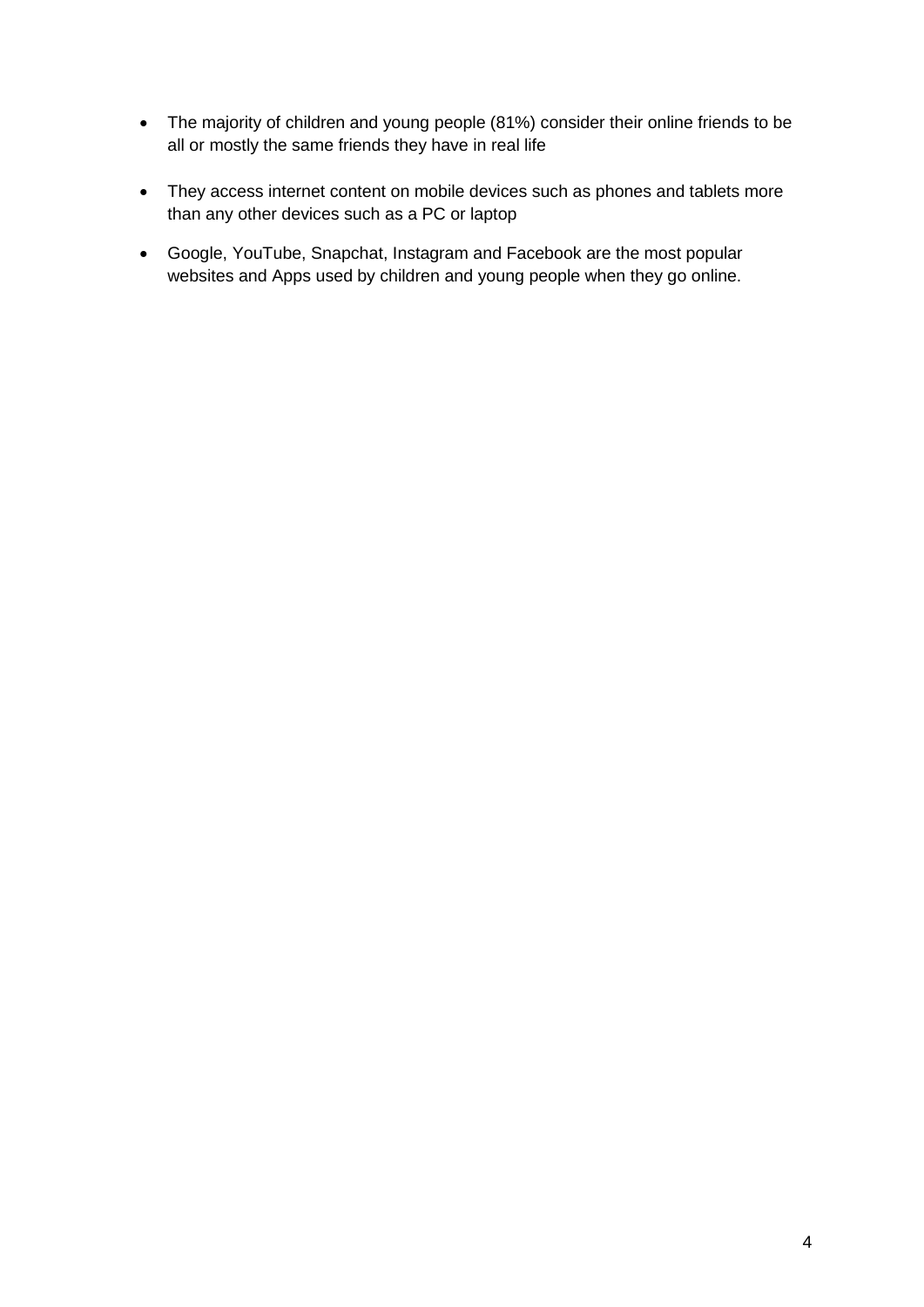# **Experiences of Being Bullied.**

Bullying was defined for participants using respect*me*'s definition; they were then asked if they had been bullied. In total, 2334 young people (30%) reported that they had been bullied since the start of the school year.

# **What behaviours were reported, and where did they take place?**

Of those young people who reported being bullied, 51% reported that some or all of the behaviours they experienced took place online. However, 90% of the group reporting being bullied said that some or all of the behaviours that they experienced had occurred offline. Figure 1 shows details of this.

*Figure 1: where bullying occurred (percentage within those who reported they had been bullied).*



Bullying continues to take place more frequently in what some may call 'traditional' contexts, in person or face to face. It is also worth noting that *name calling* and *hurtful comments* were the top two forms of bullying that young people said they had experienced whether this took place online, offline, or in both contexts.

A total of 12,003 individual incidents of bullying were reported by young people. Of the entire 12,003 individual behaviours which were reported upon, 60% were offline, 19% were online, and 21% were both online and offline.

Given 92% of young people who were bullied knew who the person bullying them was (91% online and 92% offline) the anonymity of those using these behaviours does not appear to be driving experiences of bullying.

We also asked the survey respondents to indicate where bullying started (online, or in person) and whether one tended to lead to the other. As shown in Figure 2, the clear majority of bullying incidents began in a real-life context rather than online.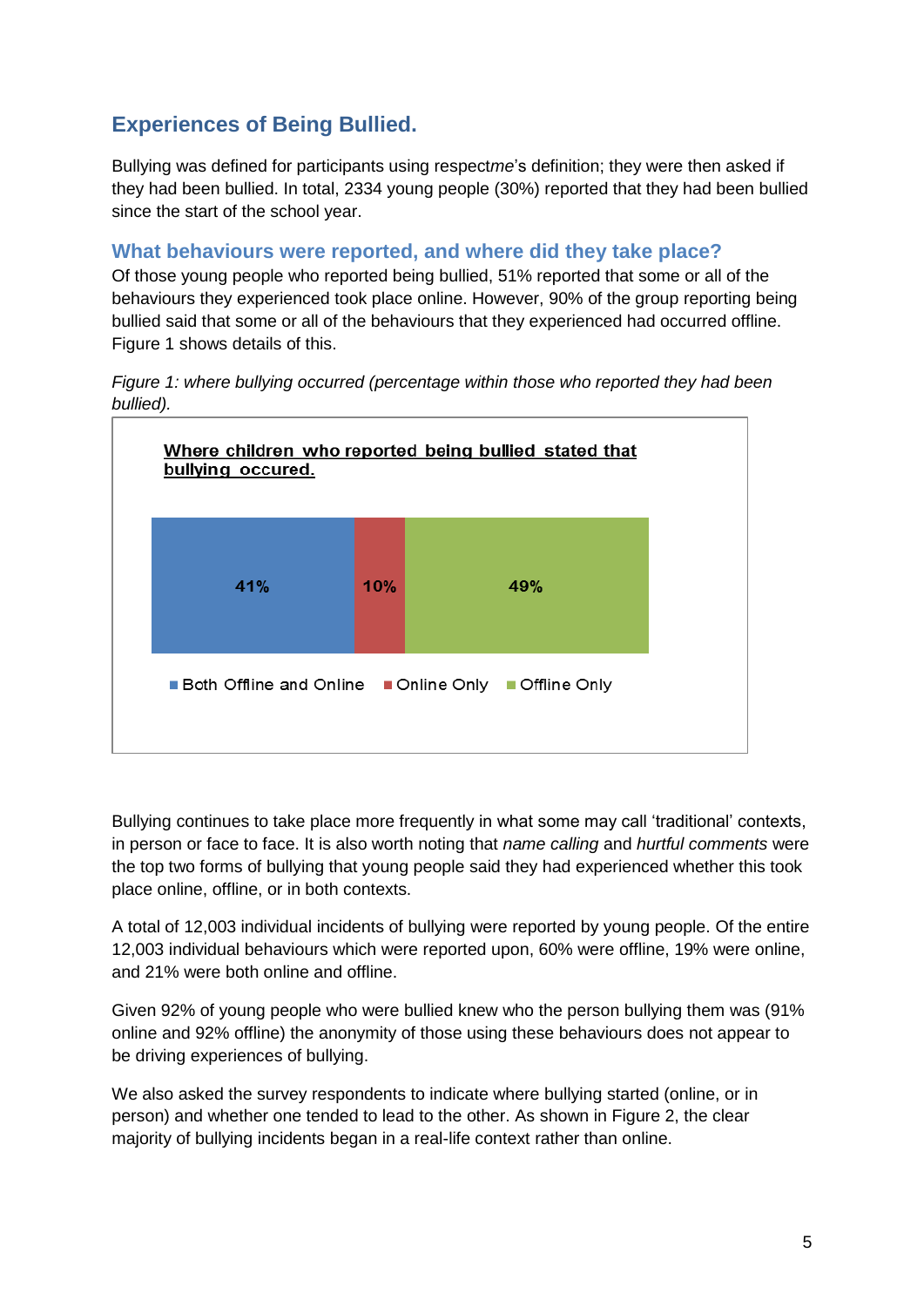*Figure 2. Starting place and progression of bullying.*



# **Emotional reactions to being bullied**

An important consideration when developing anti-bullying intervention and prevention strategies is the impact that bullying has upon those who are bullied. We asked young people about a number of emotional reactions they might experience when being bullied, and the most common response was feeling upset (see Table 1). This was closely followed by feeling angry or sad. A minority experienced other negative emotions such as shame, fear and embarrassment.

| <b>Emotion</b> | % experiencing |
|----------------|----------------|
| Upset          | 62%            |
| Angry          | 55%            |
| Sad            | 52%            |
| Embarrassed    | 36%            |
| Scared         | 34%            |
| Isolated       | 23%            |
| Ashamed        | 20%            |

*Table 1. Emotional reactions when being bullied.*

There were some significant differences between boys and girls. Girls were more likely to report being scared (40% vs 26%), upset (74% vs 48%), sad (59% vs 43%), ashamed (22% vs 16%), and embarrassed (43% vs 28%) than boys were. In contrast, boys were more likely to say they were not bothered by the experience than girls (20% vs 9%). This may reflect genuine differences in the emotional reactions of boys and girls, or may reflect a greater willingness by girls to report experiencing emotions.

# **Young people's responses to being bullied**

We asked young people to tell us what they did when they were being bullied by their peers. As can be seen in Table 2, young people in Scotland are quite prepared to talk to someone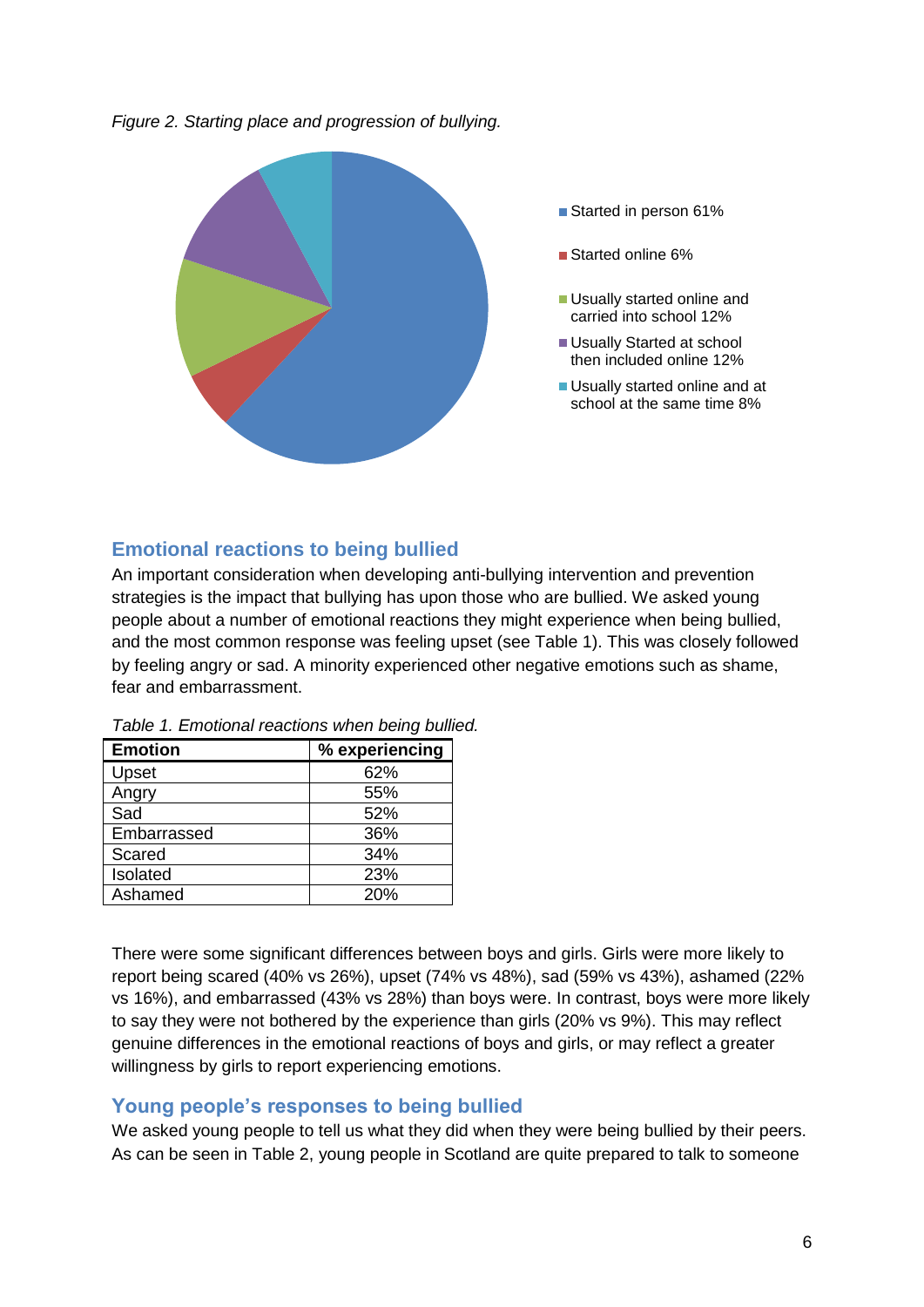they trust about the problem, with parent/carer being the highest, then a friend, or a member of school staff.

More than a quarter of young people tackle the problem by ignoring it or by walking away. In contrast to doing nothing, this is a non-confrontational but assertive strategy to use when faced by bullying behaviours. This does not necessarily imply that they are not upset or affected by what is happening, but does reflect that in the heat of the moment young people can remove themselves from a situation in an attempt to de-escalate it.

|                                     | <b>Number of</b>    |                |
|-------------------------------------|---------------------|----------------|
| <b>Response</b>                     | <b>Young People</b> | % experiencing |
| Told parent/carer                   | 1120                | 48%            |
| Told a friend                       | 864                 | 37%            |
| Told teacher/staff                  | 794                 | 34%            |
| Ignored it, kept quiet, walked away | 630                 | 27%            |
| Stood up to the person bullying     | 513                 | <b>22%</b>     |
| Did nothing                         | 467                 | 20%            |
| Told sibling                        | 443                 | 19%            |
| Fought the person who was bullying  | 257                 | 11%            |
| Laughed at what was happening       | 233                 | 10%            |
| Joined in                           | 70                  | 3%             |
| Called/visited Childline            | 47                  | 2%             |

There were important gender differences in the ways that young people reacted. Girls were more likely to report telling a friend (44% vs 28%), telling a teacher or other staff member (55% vs 40%), and telling a sibling (23% vs 14%). Girls were also more likely to use strategies such as ignoring or walking away (30% vs 24%) and standing up to children using bullying behaviours (24% vs 18%). Boys were more likely than girls to report that they joined in what was happening (6% vs 1%), that they laughed at what was happening (13% vs 8%), and that they fought the person bullying (16% vs 7%).

Of course, what young people report doing is only half the story. We were also interested to find out whether these behaviours helped the young person to feel better, and whether the behaviour helped to stop what was happening.

Figure 3 demonstrates that many coping strategies are effective for helping young people to feel better, which in itself is likely to help them retain a sense of agency and to cope with the effects of bullying. However, these same strategies were not necessarily thought of as effective for stopping bullying. Having said that, it seems that adult involvement can still be an important way of intervening in incidents.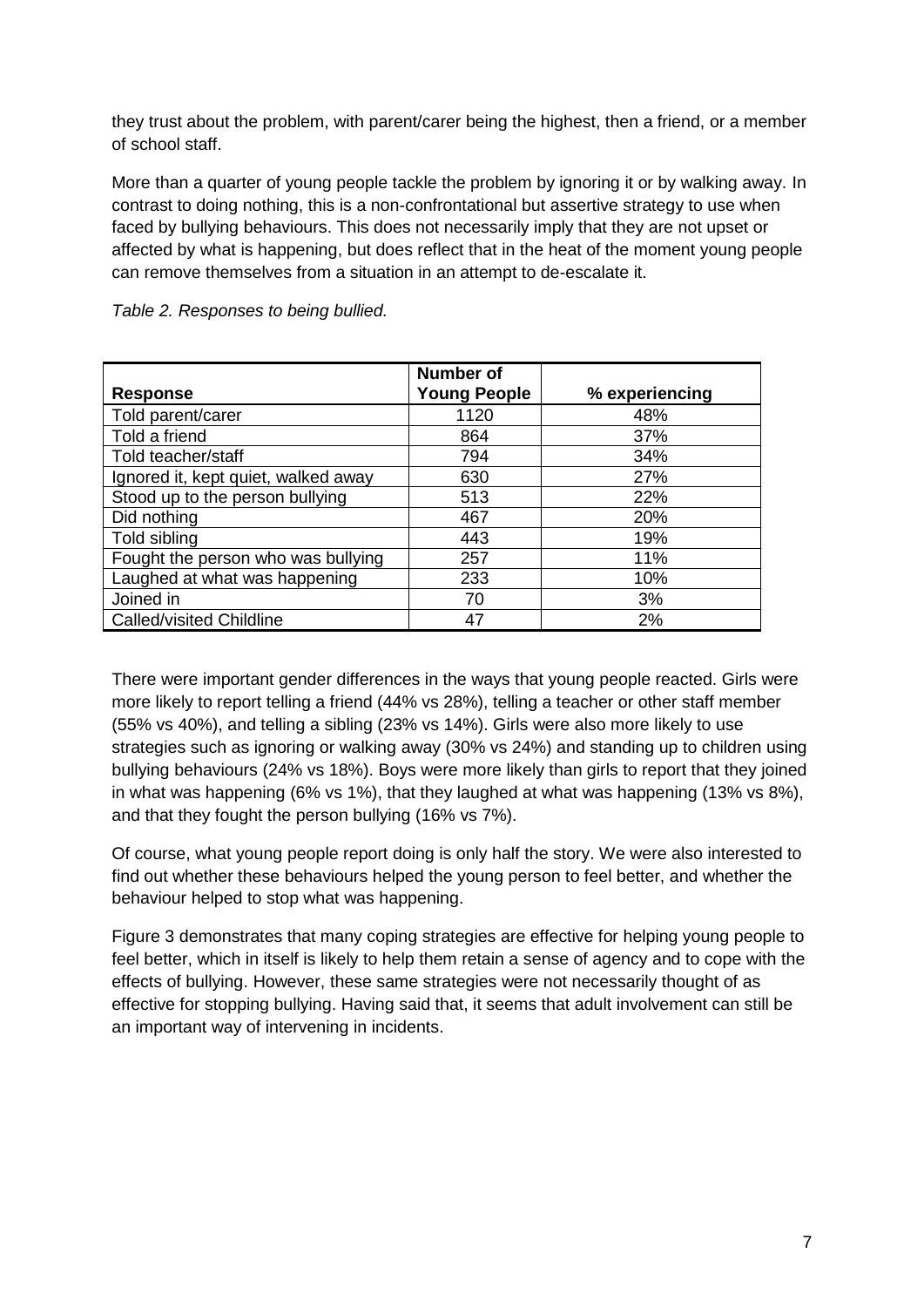*Figure 3. Percentages of students who reported that specific coping strategies helped them feel better*



### **Feeling better**

In terms of what made young people feel better, telling someone was high up as a successful strategy with more than 45% of pupils reporting that this made them feel better (see Figure 3). This is particularly encouraging given that seeking social support was the most frequently reported response to being bullied. When others stepped in to help, this was also viewed as helpful, though for fewer than a quarter of respondents. Among 'other' responses were, writing about the experience (11%), it just stopped (9%), and getting online support (5%).

There were some gender differences in how effective different strategies were perceived to be. Girls were more likely to report that talking to someone made them feel better (51% vs 41%) and that writing about it made them feel better too (14% vs 6%).

A relevant comment from the focus groups was that "Friendship really helps if you're getting bullied – you can go and be with your friends – that's harder online." This spoke to two issues. Firstly, that being with friends can help young people feel better, even if bullying continues. Secondly, that 'real life' friendships remain vital for young people and friendships based online can be limited in what they can offer.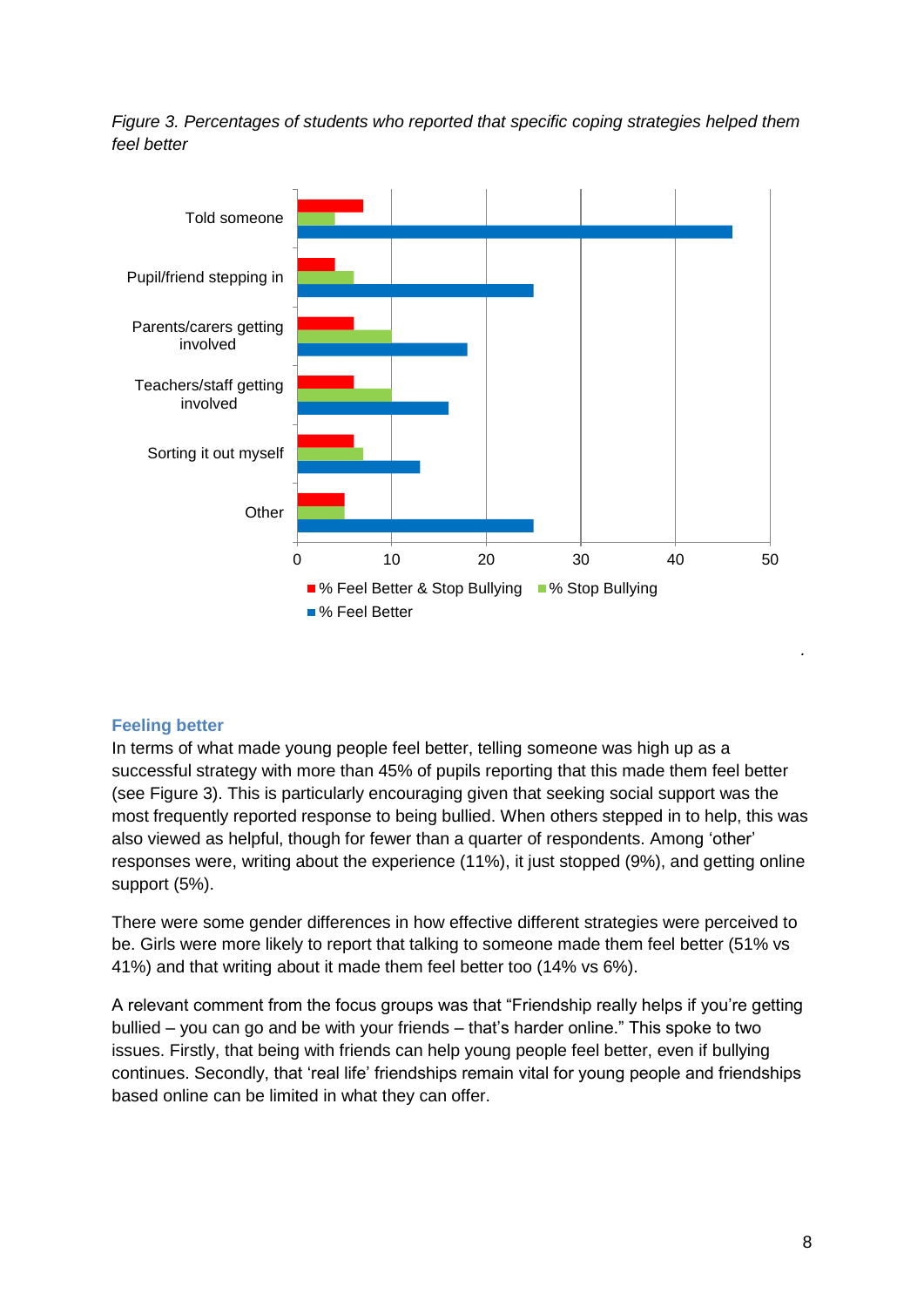### **Stopping bullying**

When asked whether specific strategies helped to stop bullying behaviours from taking place, the most successful strategies were getting parents/carers or teachers/staff involved. Friends also played a role in this.

It is clear that the strategies about were generally much more effective for helping young people feel better than they were for actually stopping bullying from taking place.

There were no gender differences on these questions.

### **Stopping bullying** *and* **feeling better**

We also asked about whether each strategy helped young people *both* feel better and stopped the bullying. Here, even fewer strategies were considered to be effective for both these purposes. There was one gender difference here. Boys reported that 'it just stopped' and this was more effective for both helping them feel better and for bullying stopping than it did for girls (7% vs 3%).

Young people in the focus groups made some comments in relation to this topic which were very interesting. One said: "*It can get worse for a while but it usually always gets better eventually once you've told your pals*." This reflected the sentiment in that focus group that getting help doesn't always *immediately* reap benefits, but that over time social support does make things better. This is an important message for other young people to hear because concern that a difficult situation could get worse if help is sought may deter them from taking action which could (longer term) address and resolve the problem.

### **Summary**

Young people will do things which can be legitimate choices for helping them to feel better but this need not be at the expense of other strategies which are directed more clearly toward actually stopping the bullying taking place. Employing strategies which help them to feel better will be good for young people's health and wellbeing regardless of whether it stops the bullying. Young people may feel able to cope with the impact of bullying without feeling they have the power to stop the bullying behaviours reoccurring. Different strategies or adult intervention may then be required to stop bullying.

# **Are your online friends the same friends you have in person?**

We also wanted to gain an understanding of the types of friendships young people experience online and how/if these are related to online bullying. Young people were asked whether their online friends are the same friends as those in 'real life'.

It is clear that a majority of young people (81%) consider their online friends to be all or mostly the same friends they have in real life.

This relates to our previous findings that bullying is experienced more often in traditional settings, as young people are relating to widely the same group of people both online and offline.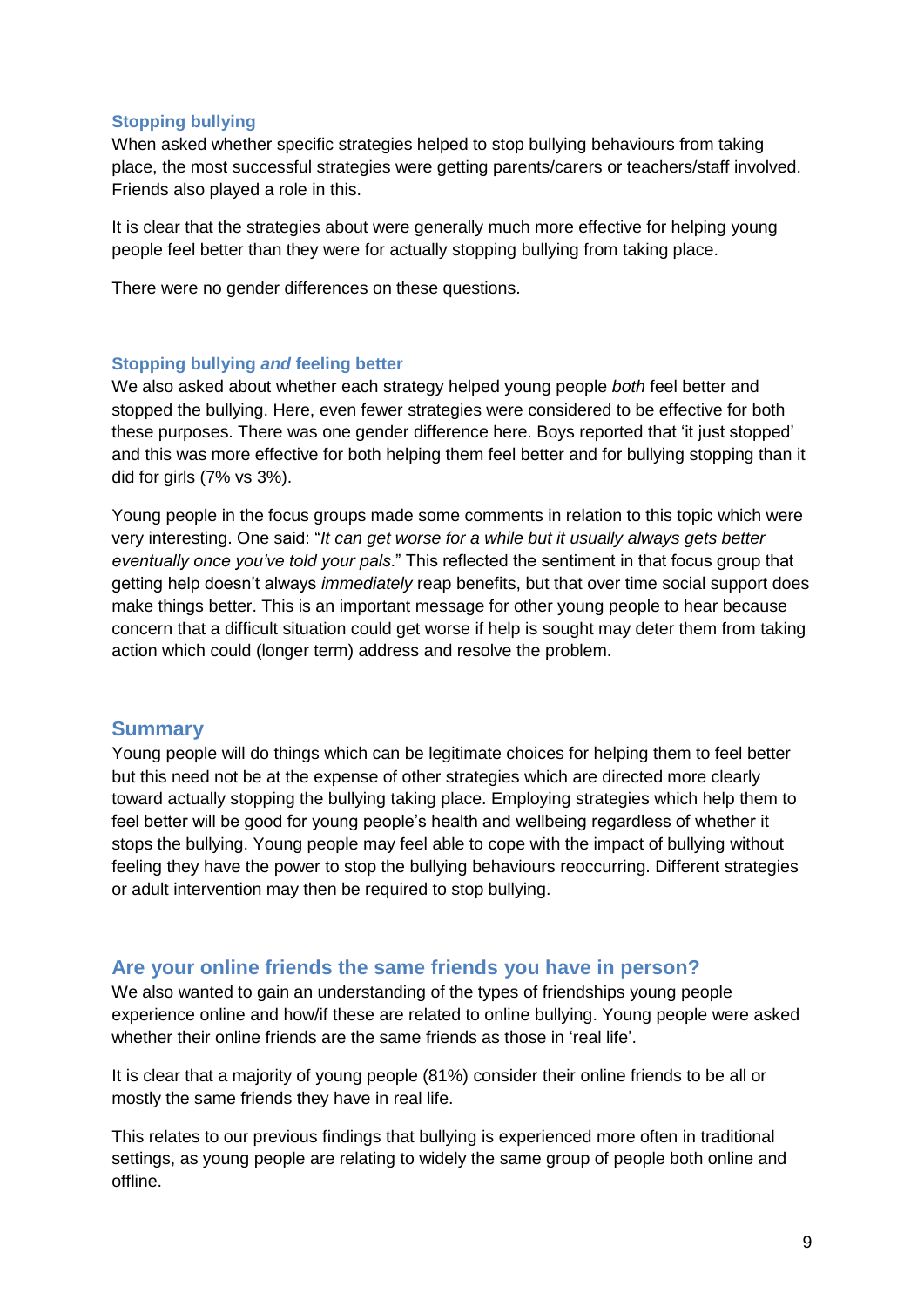Perhaps the interactions are similar, and the difference in bullying experiences online and offline simply reflects the duration of contact within these different environments.

*Figure 4: Are your online friends the same as your real life friends?*

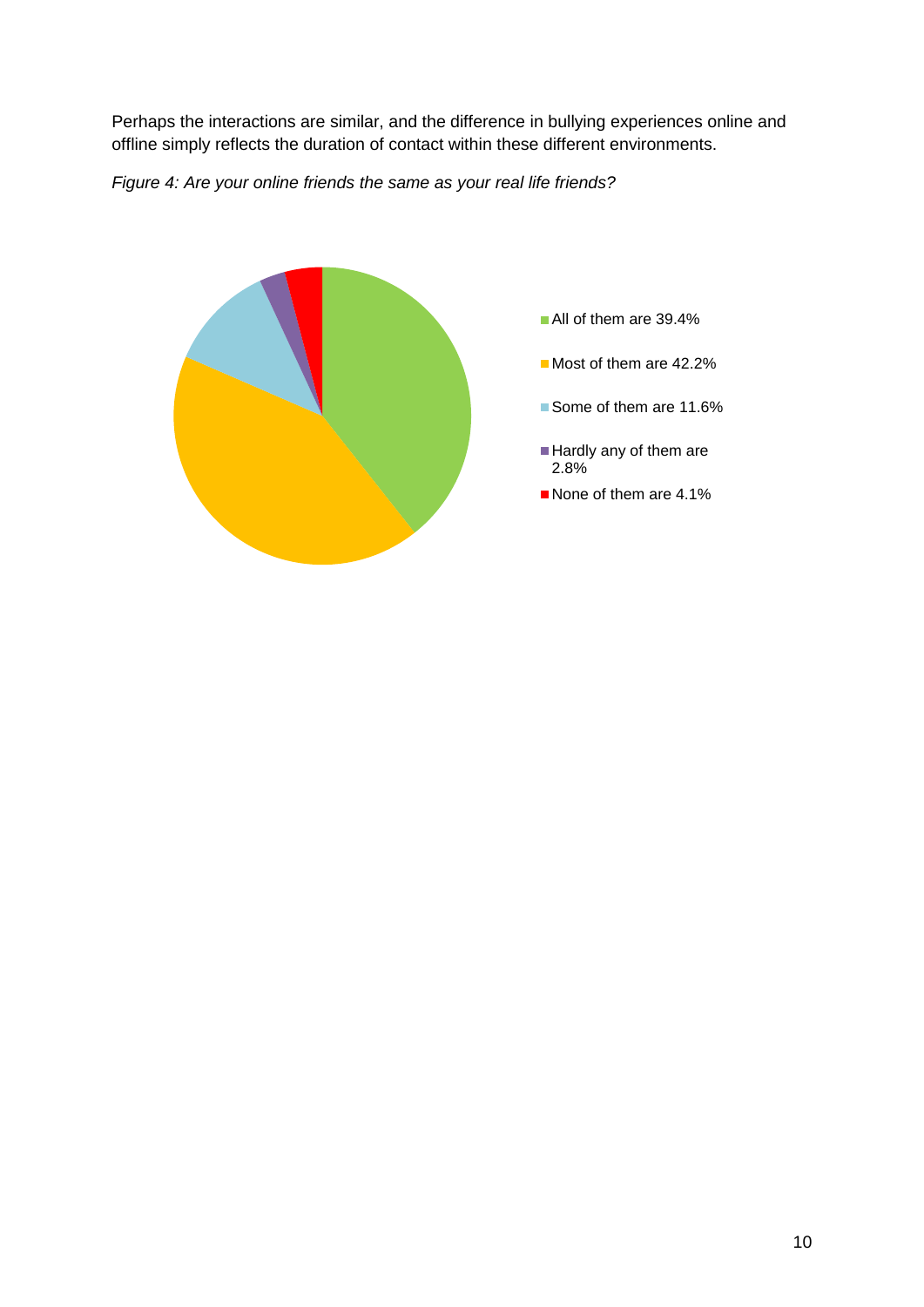# **What Can/Should Be Done To Tackle Bullying?**

Children and young people were asked what measures they had in place in their school to address bullying and they were asked to rate their effectiveness.

These results show that the most successful interventions are those that tackle the ethos and culture of the school/organisation, rather than just focusing on individual incidents as and when they occur. So, interventions such as buddying, mentoring, and having clear antibullying policies were seen as more effective by the young people than reporting forms, worry boxes, and playground monitors.



*Figure 5: What measures are in place in your school and how do you rate them?*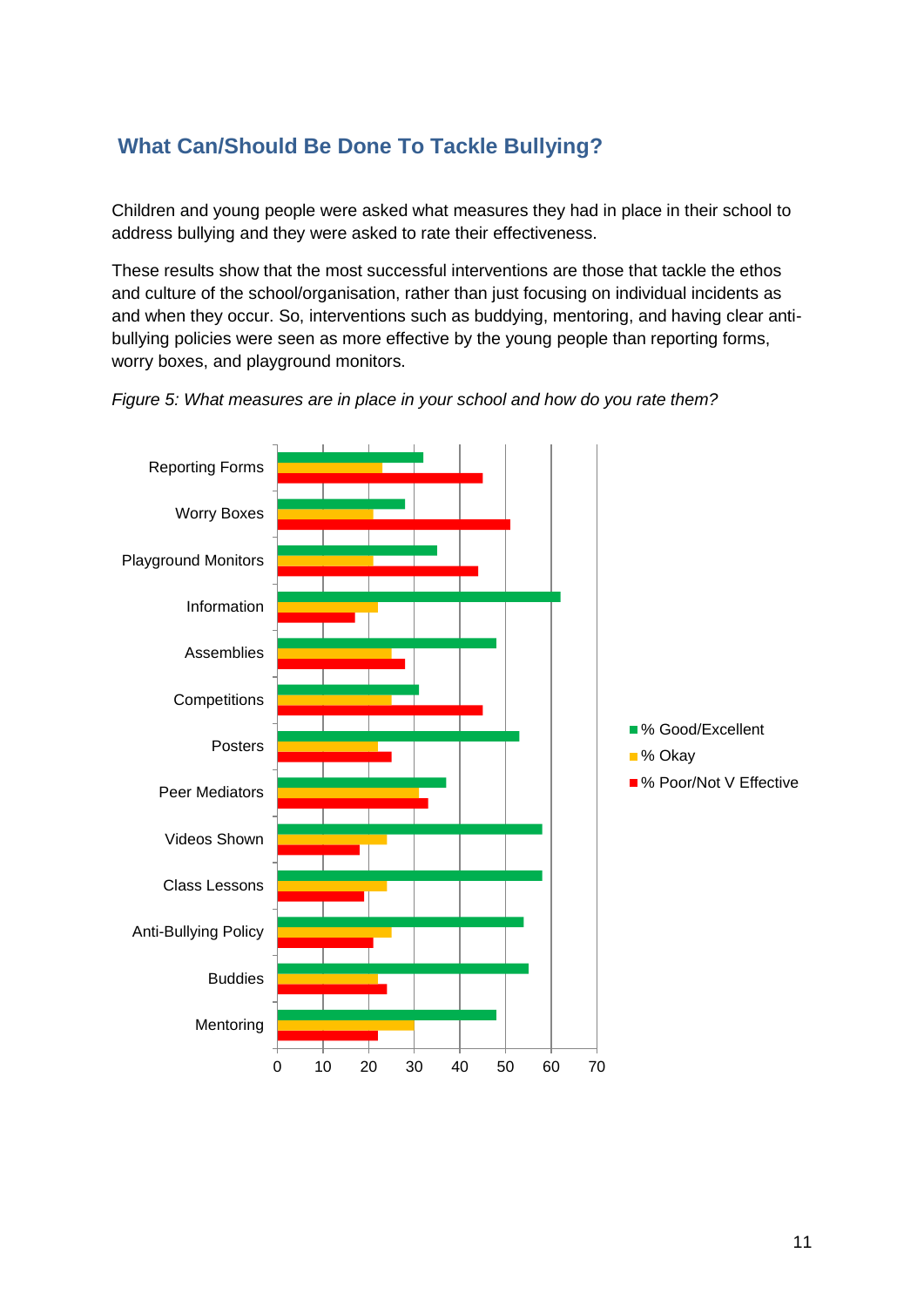A range of open questions were included to ask respondents what **more** could be done to address bullying.

### *What more could schools do about bullying?*

A popular response to this open question was that schools could provide more opportunity to talk to older pupils. Many young people also responded with requests for more supervision or involvement from staff.

### *What more could parents/carers do about bullying?*

Many young people suggested that parents/carers could ask or talk about bullying more often, take bullying more seriously, or pay more attention to what's going on. This suggests that young people may not raise the issue unless prompted, but that if the issue was raised they would be willing to discuss with an adult that they trust.

### *What more could youth clubs/coaches do about bullying?*

Many young people also suggested banning of children who are bullying.

### *What more could the media do about bullying?*

More widespread advertisement was a common response to this question, whether that be on a small scale or using more widespread methods involving celebrities.

### *What more could social media do about bullying?*

Punishment for those bullying involving more successful/permanent banning from sites was mentioned many times, as was better reporting procedures for bullying behaviour.

Again more monitoring was requested, so it appears from responses to all of these questions that young people do not wish to be simply left to their own devices online, they feel more secure knowing that activity is monitored in some way and that procedures are in place to prevent bullying behaviour.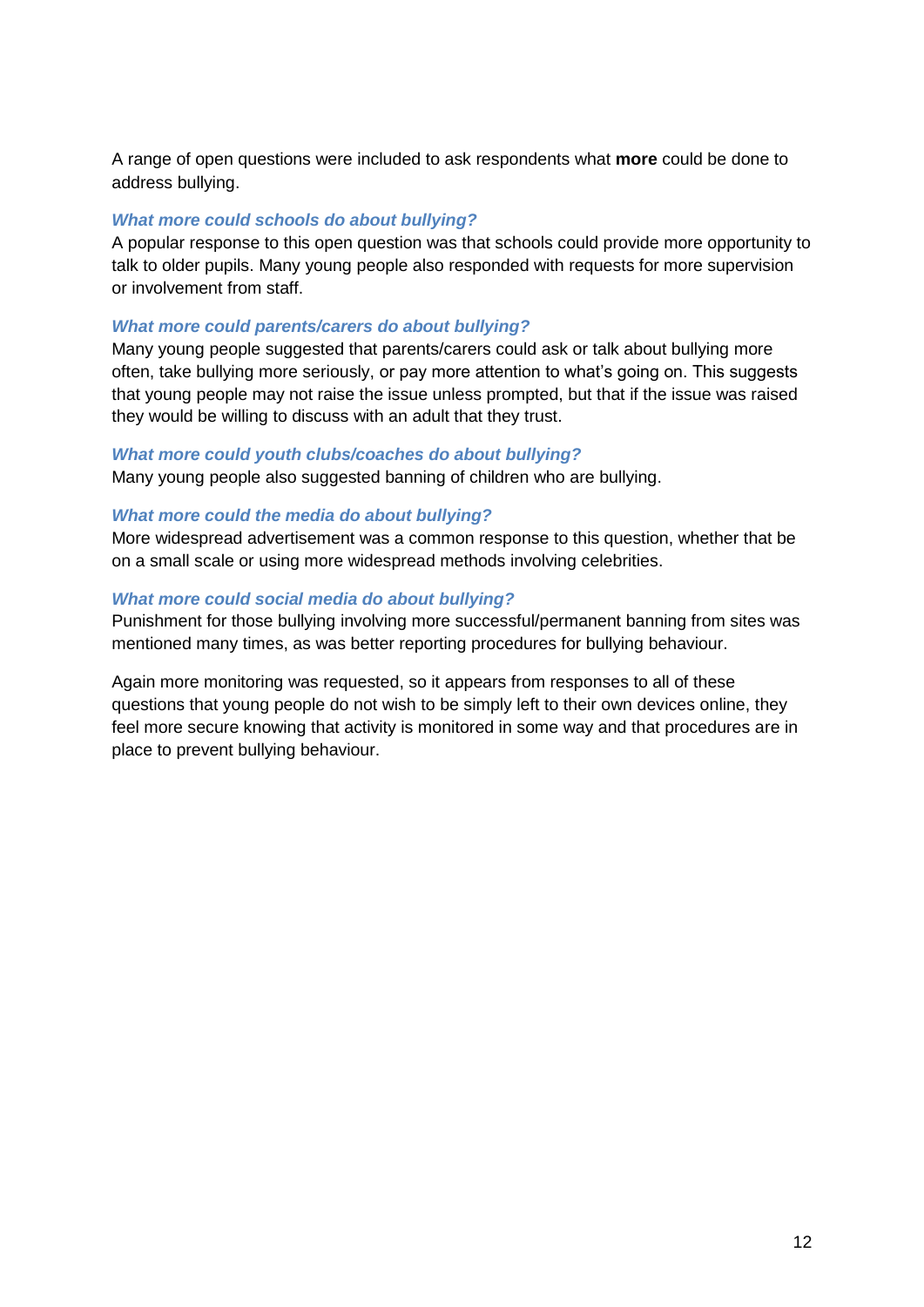# **Online Activity**

### **Online access**

We also asked young people a number of questions about their online activity. This helps to contextualise discussions about online and offline bullying by making clear what young people do online, how they do it, and how often they do it.

### *Popularity of different activities*

As shown, the online activities that were most popular involved Google, YouTube and Facebook. Also very popular were Instagram and Snapchat. The least popular online activities involved Pintrest, AskFM, and Tumblr.

*Figure 6: Number of children and young people reporting engaging with different forms of online activity.*



YouTube is extremely popular for watching music videos, channels and short programmes delivered by 'YouTubers' on everything from make-up tips to ideas/tips for gaming, from FIFA to Minecraft.

### *Frequency of usage*

Turning to look at how frequently users of each of these services report engaging with them it is clear that almost all activities are used multiple times every day. Pinterest users and AskFM users reported less frequent usage, but for almost all other services more than 50% of users engaged in the activity "many times a day".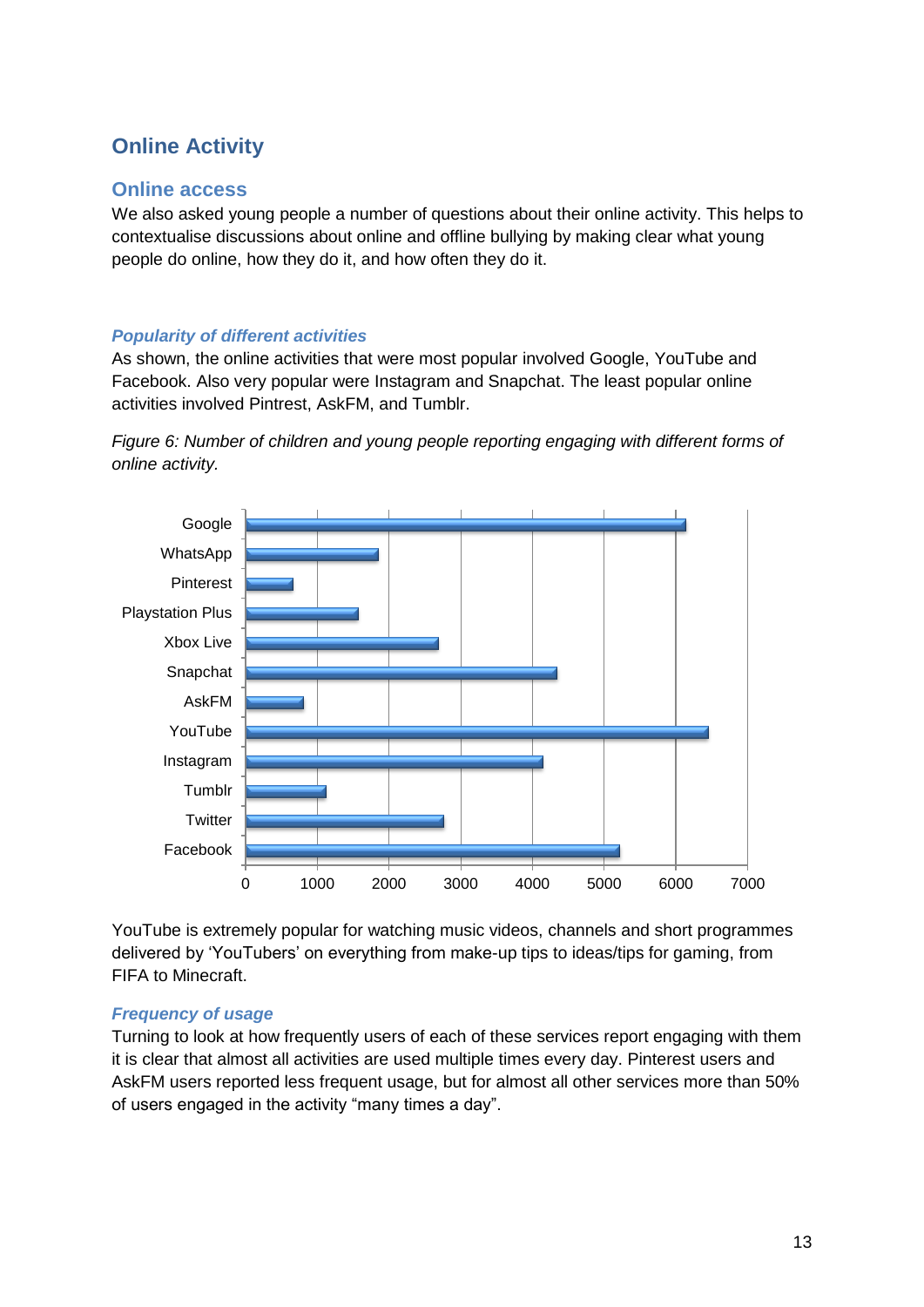



### *Reasons for going online*

We also asked participants to say why they went online (Figure 8). Most responses related to chatting or accessing music or videos, though accessing pictures, viewing films, gaming, and searching the internet were all popular too. Least often reported was to 'gossip', though even here 32% of all young people who took part in the survey indicated that this was one reason for going online.

*Figure 8: Number of children and young people reporting different reasons for being online.*

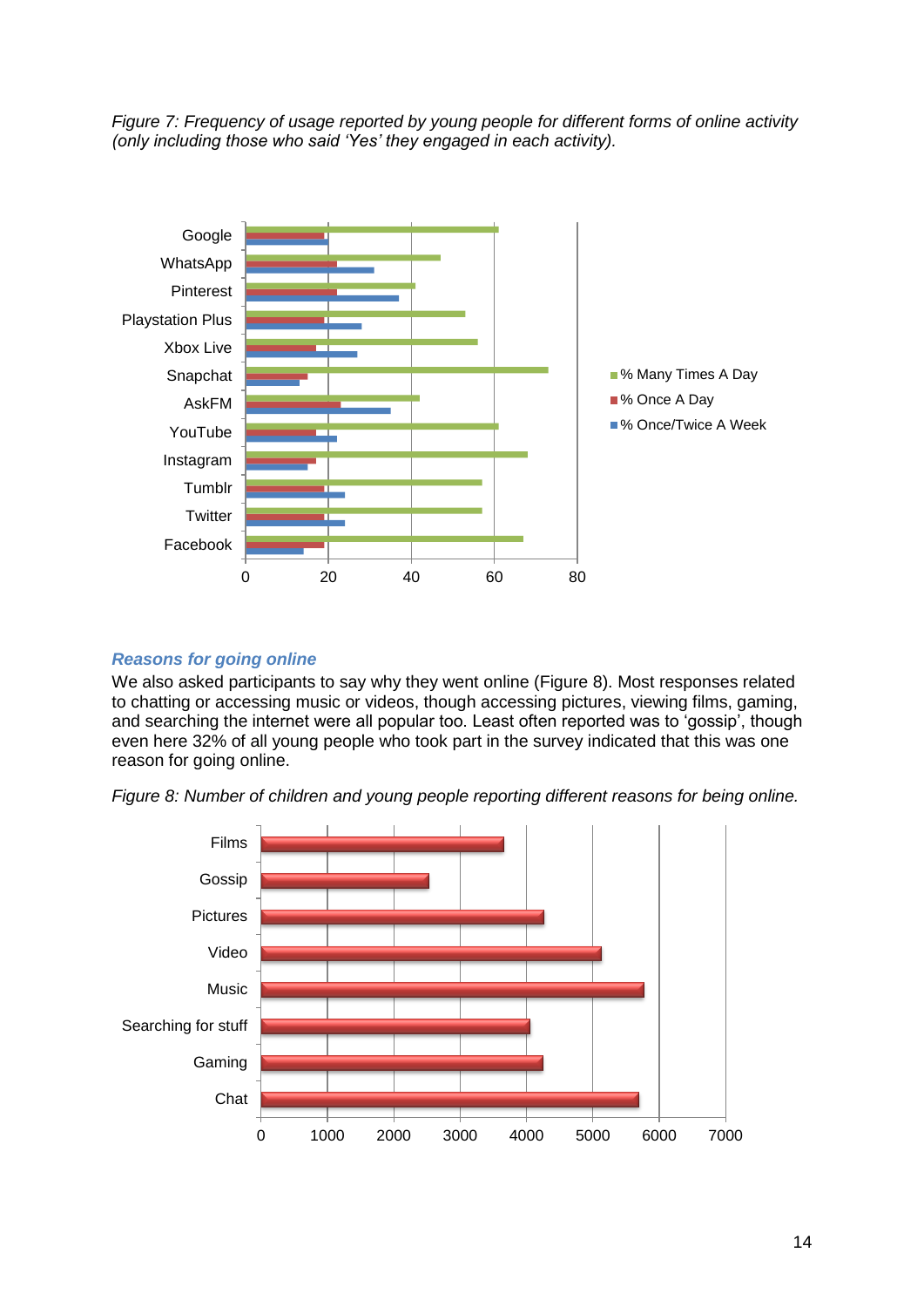### *Ways of accessing online content*

Finally, we wanted to learn more about the ways in which young people accessed online content. Having a clear picture of this is important in terms of intervention and prevention relating to any online activity, including bullying that takes place online. This information is shown below and indicates that smartphones (e.g., iPhone, Samsung Galaxy) are the most common way for young people to access the internet. Tablets (e.g., iPad, Kindle Fire), laptops, and games consoles (e.g., Xbox, Playstation) are also commonly used.

In contrast to what may have been expected only a few years ago, the PC is much less frequently used. New technologies and devices make it ever more challenging for adults (parents, teachers, and others) to maintain an effective level of awareness on how and when young people are accessing the internet. The changing landscape in terms of social media sites, websites, and web-enabled devices also highlights the importance of helping young people to learn how to behave responsibly and safely when online.





# **Conclusion**

Behaviours such as name calling, hurtful comments and spreading rumours that make people feel angry, sad and upset happen both face to face and online. While some children and young people will experience bullying either face to face or online, they also experience bullying that is a combination of both face to face and online behaviour.

It is clear from this research that young people employ a range of strategies to cope with bullying; some are more successful than others. Some will make them feel better without actually stopping the bullying. This is still a vital part of responding to bullying, strategies that make young people feel better will increase their sense of agency and promote resilience.

Adults need to promote these coping strategies as well as promote and utilise strategies that help stop the behaviour too. It is not a case of one or the other but using a range of strategies that help people cope and reduce the impact of behaviour as well as ones that can stop bullying.